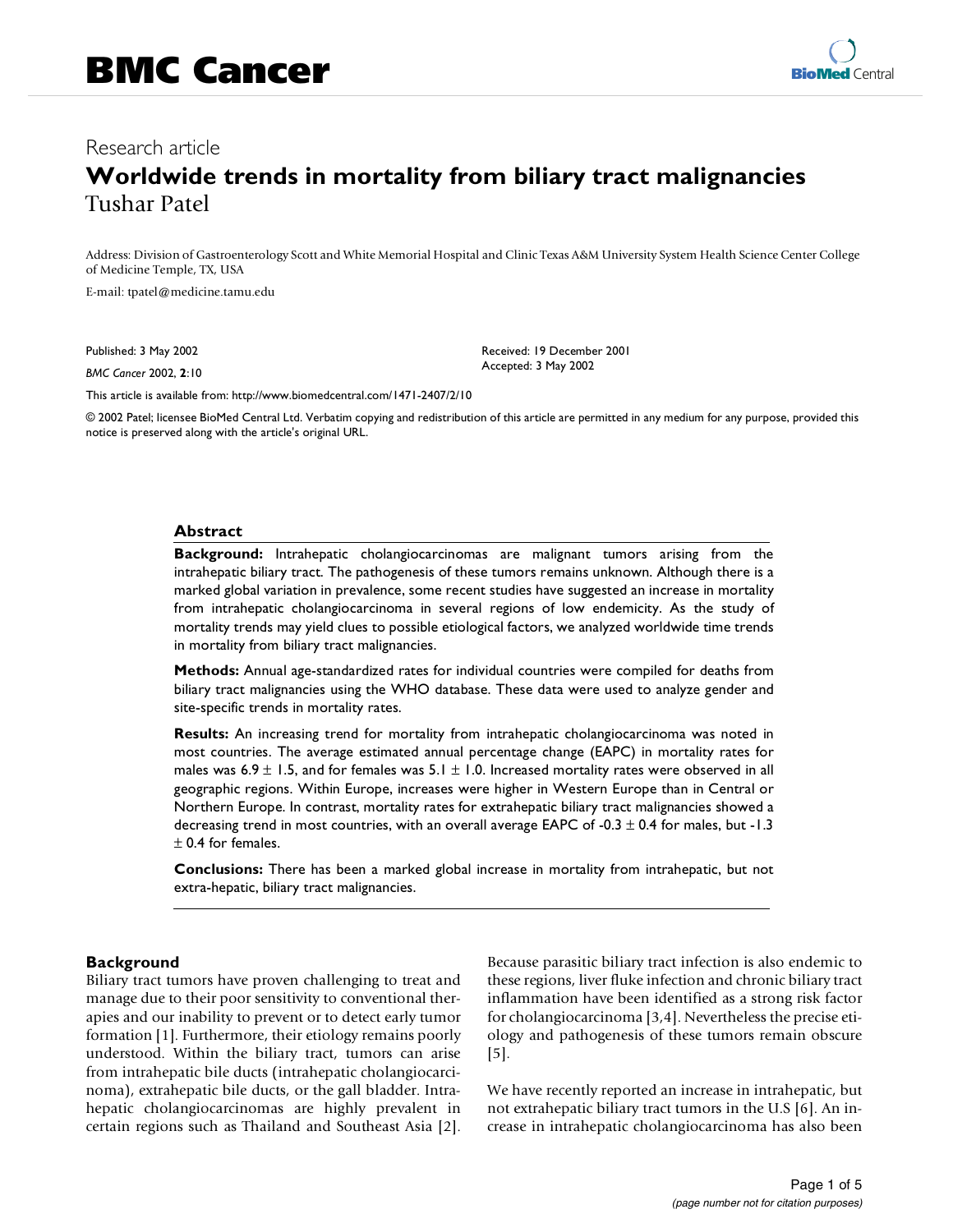reported in some other countries [7–9]. There have been few studies of the epidemiology of these tumors, and the abrupt increases in mortality related to cholangiocarcinoma have not previously been recognized, partly due to the tendency to combine these tumors with hepatocellular carcinoma as primary liver tumors in compiled reports from cancer registries. As the analysis of time trends in cancer mortality may provide clues to potential etiological factors, we analyzed global trends in cancer mortality from biliary tract malignancies over the past 1–3 decades using data from the World Health Organization (WHO) cancer database. Our aims were to assess the geographical variations, gender differences and trends over time in sitespecific (intrahepatic versus extrahepatic) mortality from biliary tract cancers.

# **Methods**

# *Primary data sources*

The WHO database was used to determine the deaths from and mortality rates from biliary tract cancers [10]. Data was obtained for intrahepatic cholangiocarcinoma, and for extrahepatic cholangiocarcinoma and gall bladder. Annual crude rates and age-standardized rates (1970 world population) by gender were obtained for all countries for which data was available for at least 5 consecutive years.

# *Data analysis*

To summarize the results, we have calculated the estimated annual percentage change (EAPC) over the interval for which data were available by fitting a linear regression equation to the natural logarithm of the annual age-standardized rates (ASR) using the calendar year as the independent regressor variable. The statistical significance of the regression coefficients (slopes) were then tested in the usual manner and the EAPC was then calculated from the slope of the resulting regression equation using the equation EAPC = 100 ( $e^{slope}$  - 1) [11]. The gender and site-specific EAPC was derived separately for each country. To assess geographical differences, data from individual countries were grouped into continental regions. For European countries, data were also grouped into broad geographic regions: Western Europe, Northern Europe and Central Europe.

# **Results**

#### *Is mortality from intrahepatic cholangiocarcinoma increasing worldwide?*

To ascertain the rate of change of mortality from intrahepatic cholangiocarcinoma, we assessed trends in mortality in reported data available in the WHO databank. Data were available for twenty-two countries. Of these, two countries each were from North America and Oceania, three from Asia and the Middle East, and fifteen from Europe. Thus, all major geographic regions other than Africa were represented. The EAPC in mortality from intrahepatic cholangiocarcinoma was noted to be increasing in all except three countries (Table [1\)](#page-1-0). Of note, data were only available for 8 or less years for each of the three countries for which a decrease in mortality was reported.

An overall increase in mortality was observed in all regions, with the greatest increases in the Americas, Oceania and Western Europe (Figure 1). The increase in EAPC in these regions was similar to that which we have recently reported in the United States [6]. However, regional differences were noticed in Europe, with lower reported increases in EAPC in Central and Northern Europe. The EAPC was lower for Asia/Middle East, although data from regions of known high incidence of intrahepatic cholangiocarcinoma such as Thailand and other southeastern nations were not included in this analysis. Thus, there has been a global increase in mortality related to intrahepatic cholangiocarcinoma in regions of low disease prevalence.

### *Are there gender differences in the mortality from intrahepatic cholangiocarcinoma?*

<span id="page-1-0"></span>In order to ascertain whether there were gender differences in mortality from intrahepatic cholangiocarcinoma, we analyzed the available gender-specific mortality rates for both females and males in all countries and regions for which data was available. For thirteen of the nineteen countries, in which there was an overall increase in reported mortality rates, the increase in mortality rates for males was greater than for females. In those countries in which rates were decreased, the decrease for males was the same or more than that for females. Overall, the EAPC (mean ± standard error) for males was  $6.9 \pm 1.5$ , and for females was  $5.1 \pm 1.0$ . The trend towards a greater increase in mortality from intrahepatic cholangiocarcinoma for males was also noted in the United States [6].

#### *Are there anatomic site-specific differences in mortality from biliary tract malignancies?*

Intrahepatic tumors are clinically distinct from extrahepatic tumors. Indeed, the epidemiology and clinical behavior may vary with the anatomic location because of differences in the biological characteristics of the underlying biliary epithelia. We thus assessed trends in mortality from malignancies of the extrahepatic biliary tract and gallbladder. In contrast to the observations in intrahepatic cholangiocarcinoma, the EAPC in mortality for extrahepatic biliary tract cancers decreased in most countries for both males and females. The overall EAPC was  $-0.3 \pm 0.4$ for males, but  $-1.3 \pm 0.4$  for females. An increase in EAPC for males was observed in 11 countries, but only in 6 countries for females. Overall, the reduction in mortality from extrahepatic biliary tract malignancies was greater in females than for males for all countries with decreased mortality rates, with the exception of the United King-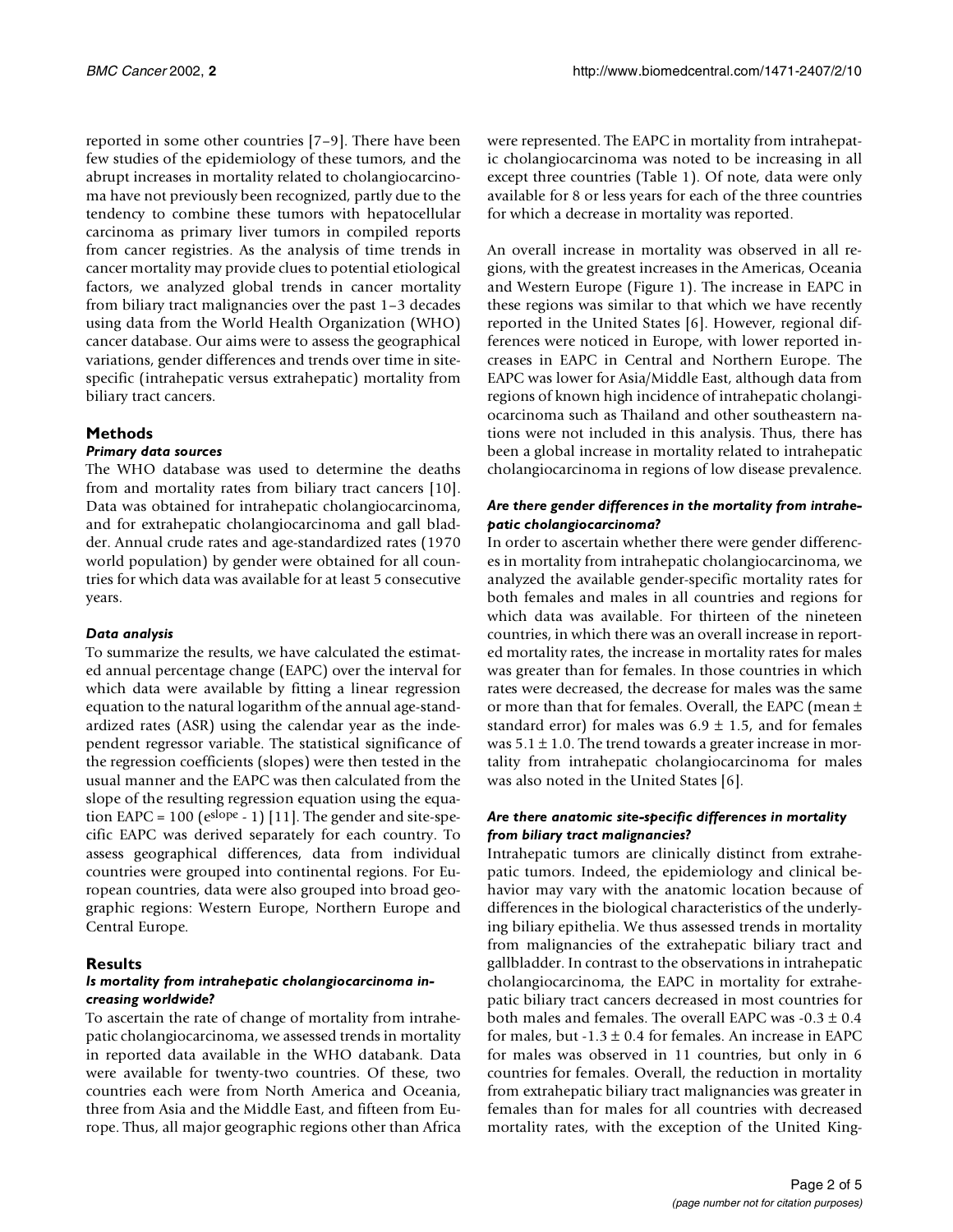| Region                   | Country            | <b>Extrahepatic tumors</b> |             |        | Intrahepatic tumors |             |        |
|--------------------------|--------------------|----------------------------|-------------|--------|---------------------|-------------|--------|
|                          |                    |                            | <b>EAPC</b> |        |                     | <b>EAPC</b> |        |
|                          |                    | Years                      | Male        | Female | Years               | Male        | Female |
| Americas                 | Canada             | 1970-1997                  | $-1.9$      | $-2.8$ | 1979-1997           | 7.9         | 8.8    |
|                          | <b>USA</b>         | 1970-1996                  | $-2.5$      | $-2.8$ | 1979-1997           | 7.3         | 8.5    |
| Oceania                  | Australia          | 1970-1995                  | $-1.9$      | $-1.9$ | 1979-1995           | 12.3        | 12.0   |
|                          | New Zealand        | 1970-1996                  | $-2.7$      | $-3.1$ | 1979-1996           | 4.4         | 3.4    |
| Western<br>Europe        | Austria            | 1970-1998                  | $-1.5$      | $-2.7$ | 1980-1998           | 6.0         | 5.2    |
|                          | Belgium            | 1970-1994                  | $-1.5$      | $-2.5$ |                     |             |        |
|                          | Former FDR         | 1970-1990                  | $-0.9$      | $-1.8$ |                     |             |        |
|                          | France             | 1970-1996                  | 1.2         | $-0.1$ | 1983-1996           | 10.0        | 5.2    |
|                          | Germany            | 1990-1997                  | $-1.2$      | $-3.2$ | $1991 - 1997$       | 13.2        | 2.5    |
|                          | Greece             | 1970-1997                  | 3.2         | 2.2    | 1979-1997           | 1.8         | 2.4    |
|                          | Ireland            | 1970-1996                  | $-0.5$      | $-2.5$ | 1979-1996           | 10.9        | 8.5    |
|                          | Italy              | 1970-1995                  | 2.9         | 2.3    | 1986-1995           | 4.2         | 5.9    |
|                          | <b>Netherlands</b> | 1970-1995                  | $-2.3$      | $-3.9$ | 1979-1995           | 3.5         | 0.2    |
|                          | Portugal           | 1984-1998                  | 1.7         | $-0.1$ | 1984-1996           | 10.4        | 10.3   |
|                          | Spain              | 1970-1994                  | 2.9         | 3.0    | 1982-1995           | 18.3        | 12.7   |
|                          | <b>UK</b>          | 1970-1996                  | $-3.7$      | $-3.1$ | 1979-1997           | 8.8         | 9.6    |
| Central<br>Europe        | Czech              | 1986-1993                  | 0.3         | $-2.2$ | 1986-1993           | $-8.5$      | $-5.6$ |
|                          | Former Czech       | 1970-1991                  | 1.4         | 0.6    |                     |             |        |
|                          | Former GDR         | 1976-1990                  | $-0.5$      | $-1.9$ |                     |             |        |
|                          | Hungary            | 1970-1995                  | 1.1         | $-0.6$ | 1979-1995           | 1.5         | 2.1    |
|                          | Slovenia           | 1985-1996                  | $-1.3$      | $-2.5$ | 1988-1996           | 22.1        | 10.3   |
| Northern<br>Europe       | Iceland            | $1971 - 1995$              | $-2.1$      | $-2.3$ |                     |             |        |
|                          | Norway             | 1970-1995                  | 0.1         | $-0.9$ | 1989-1995           | $-3.0$      | $-2.5$ |
|                          | Sweden             | 1970-1995                  | 0.6         | $-0.5$ | 1987-1996           | 9.1         | 3.5    |
| Asia /<br>Middle<br>East | <b>Israel</b>      | 1970-1991                  | $-3.9$      | $-4.4$ | 1987-1996           | $-3.1$      | 2.9    |
|                          | Japan              | 1970-1994                  | 3.2         | 2.4    | 1979-1994           | 7.4         | 0.9    |
|                          | Singapore          | 1970-1996                  | 1.7         | 1.0    | 1979-1998           | 6.1         | 6.0    |

**Table 1: Trends in mortality from intrahepatic and extrahepatic biliary tract cancers, WHO Databank (EAPC = estimated annual percent change in age-adjusted mortality rates)**

dom. Thus, there has been a worldwide trend towards decreased mortality from extrahepatic tumors, particularly for females.

# **Discussion**

Our analysis indicates a global increase worldwide in mortality related to intrahepatic biliary tract malignancies over the past few decades. An increase is apparent in both industrialized nations as well as developing nations. The increase in mortality rates involves both males and females, although the trends indicate that the increase in mortality is greater in males than in females.

The precise reasons for this increase remain unknown. Apparent increases may arise from a variety of potential causes, such as diagnostic misclassification, improved coding, and enhanced diagnosis due to improved imaging studies or more comprehensive evaluations. Any or all of these may cause apparent increases in cancer mortality rates. Indeed, diagnostic transfer from tumors that may have been previously classified as extrahepatic and are now classified as intrahepatic remains a possibility for some hilar tumors. However, the global trends argue against any of these as they may be expected to demonstrate regional variations. Furthermore, differences in coding or classification would be expected to affect all genders, and thus would be unlikely to result in the observed gender differ-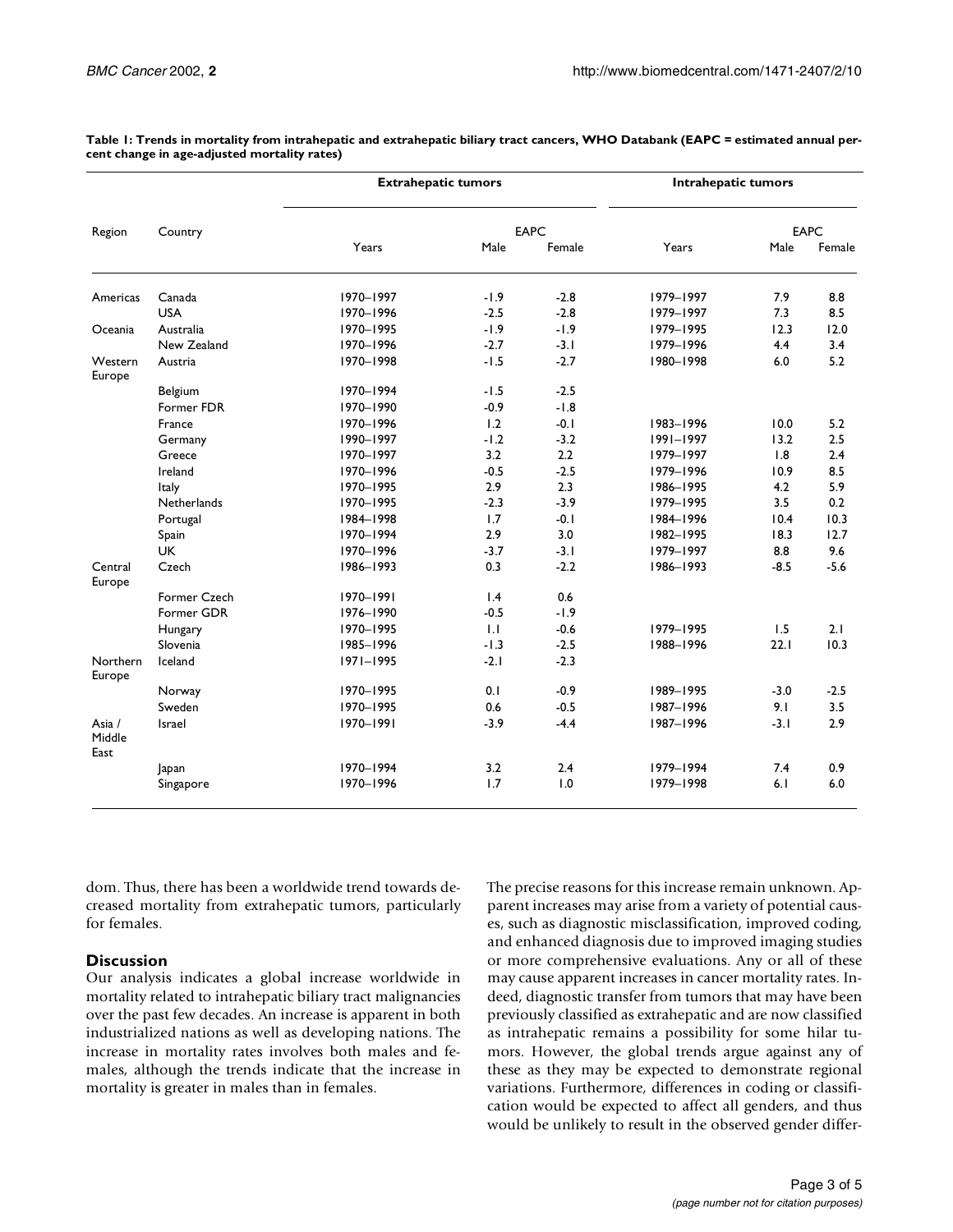

#### **Figure 1**

Regional differences in the mean estimated annual percent change in age-adjusted (1970 World Standard population) genderspecific mortality rates from intrahepatic biliary tract tumors (top) and gall-bladder and extra-hepatic biliary tract tumors (bottom).

ences. Similarly, the increasing trends in regions of low economic development suggest that better or improved medical imaging and diagnostic technologies are unlikely to have resulted in these global trends. Indeed, the diagnostic approach and classification has not changed over the past several years. Although newer imaging and diagnostic modalities such as magnetic resonance cholangiography or positron-emission tomography scanning may